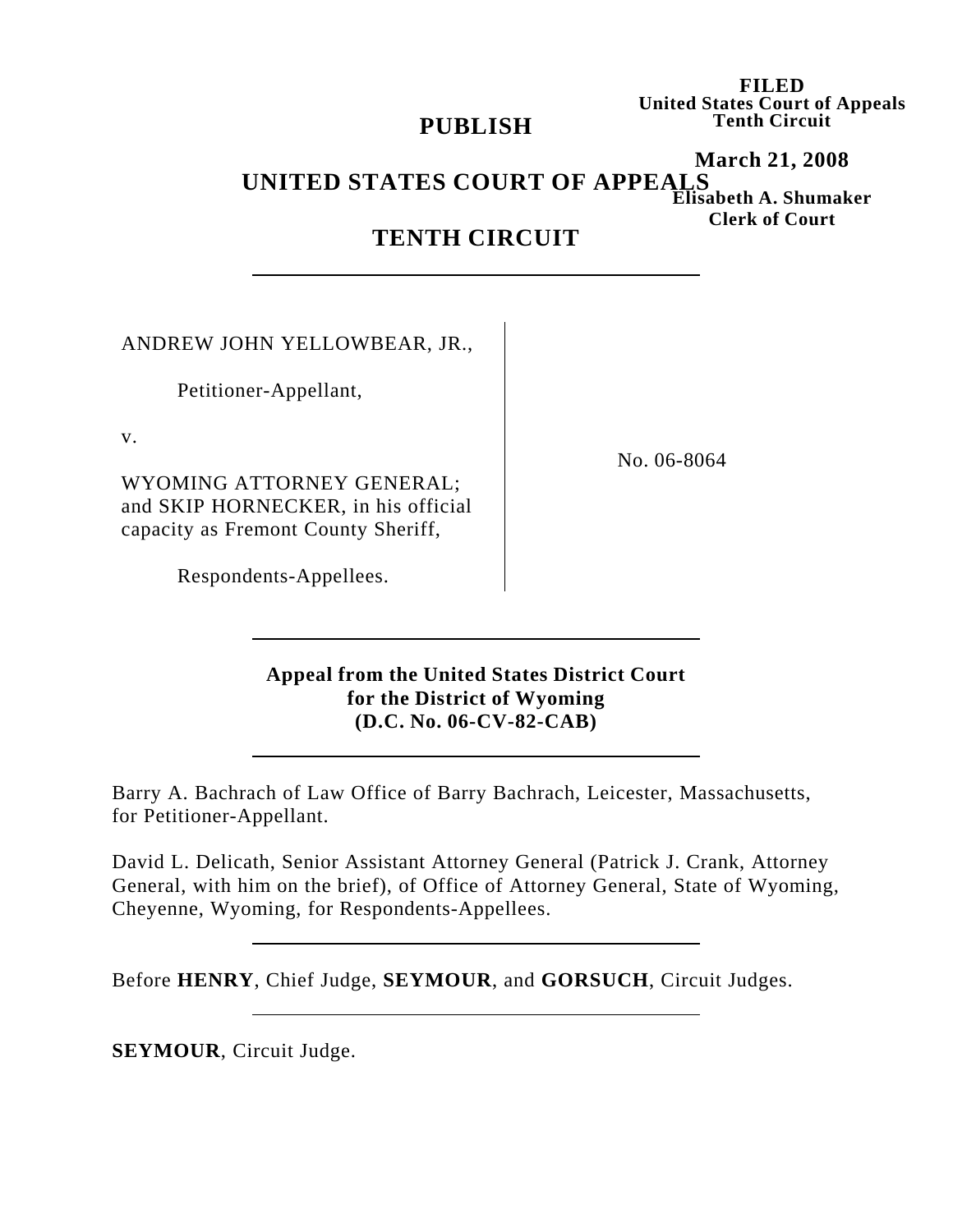Andrew John Yellowbear, Jr., appeals the district court's denial of his habeas corpus petition filed under 28 U.S.C. § 2241. We reverse and remand for further proceedings.

**I**

On July 2, 2004, Andrew John Yellowbear, Jr., an enrolled member of the Northern Arapaho Tribe, was arrested and charged in state court with first-degree murder in Riverton, Wyoming. Prior to trial, Mr. Yellowbear filed a pro se petition in federal district court seeking a writ of habeas corpus under 28 U.S.C. § 2254. Mr. Yellowbear challenged the state court's jurisdiction, asserting that Riverton, Wyoming is located in "Indian Country," over which the federal courts have exclusive jurisdiction for serious federal crimes. *See* 18 U.S.C. §§ 1151, 1152. The district court denied Mr. Yellowbear's petition, holding he failed to state a claim because § 2254 is the habeas corpus procedure applicable once a state prisoner has been convicted and wants to contest the legality of that conviction. The court explained that pre-conviction relief was available to Mr. Yellowbear under 28 U.S.C. § 2241, but that he must first exhaust his state remedies.

Mr. Yellowbear filed a pro se appeal. Agreeing with the district court's conclusion that Mr. Yellowbear was unable to rely on § 2254, this court construed the petition as one filed under § 2241. Because Mr. Yellowbear had not

-2-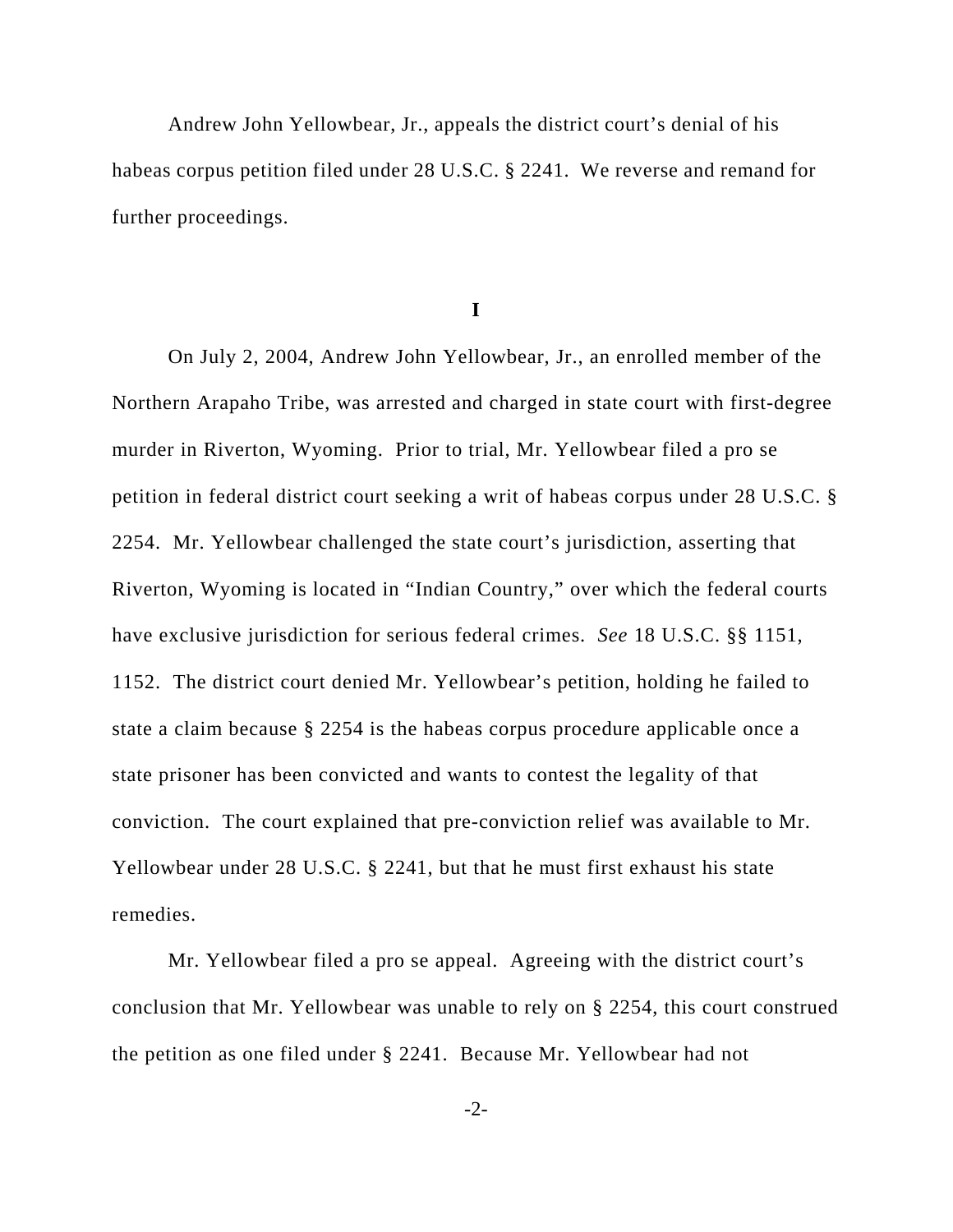exhausted his state remedies, the court declined to grant a certificate of appealability. *See Yellowbear v. Hornecker*, 130 F. App'x 276 (10th Cir. 2005) (unpublished).

While awaiting trial, Mr. Yellowbear filed a counseled motion with the state trial court asking for dismissal of the charges due to lack of jurisdiction. The court denied the motion. Again acting pro se, Mr. Yellowbear petitioned the Wyoming Supreme Court for a writ of review and stay of the trial court proceedings given his contention that the state court lacked jurisdiction. The Wyoming Supreme Court summarily denied Mr. Yellowbear's petition.

During his trial, Mr. Yellowbear filed the present pro se petition for federal habeas corpus relief, this time under 28 U.S.C. § 2241, again asserting the state court had no jurisdiction over him because the alleged crime was committed in Indian Country. The federal district court dismissed the petition based on the *Younger* abstention doctrine. *See Younger v. Harris*, 401 U.S. 37 (1971). The court directed Mr. Yellowbear to conclude his claims in state court before seeking federal relief, stating that "[s]hould Mr. Yellowbear be unsuccessful at trial and on direct appeal to the Wyoming Supreme Court, he can then bring his federal claims before this court in a petition for habeas corpus relief pursuant to 28 U.S.C. § 2254." Rec., vol. II at doc. 35, p.5.

In the meantime, a jury found Mr. Yellowbear guilty and he was sentenced to life imprisonment. Mr. Yellowbear appealed. While that appeal was pending,

-3-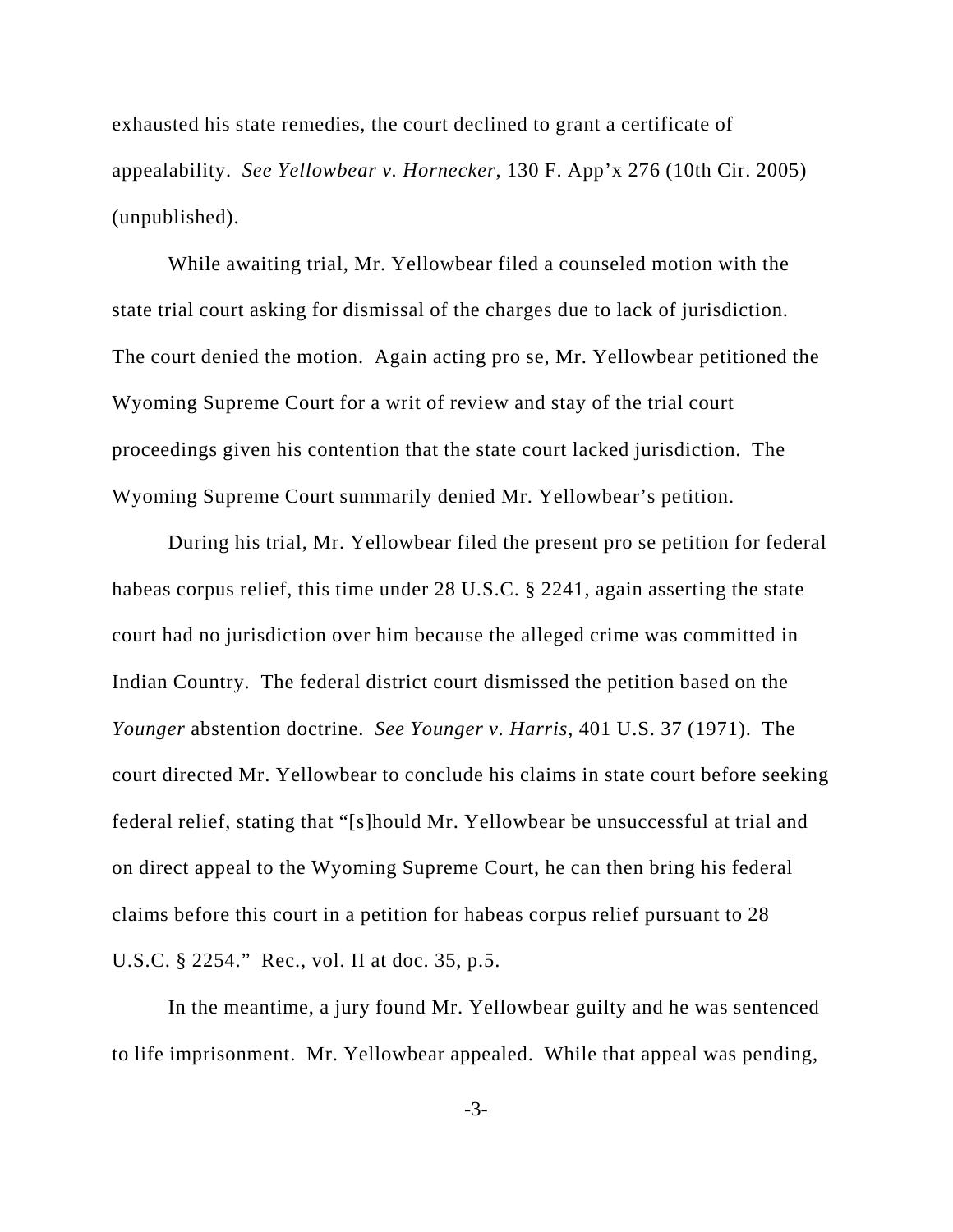Mr. Yellowbear brought this appeal from the federal district court's denial of his § 2241 petition. We granted a certificate of appealability.

#### **II**

We review *de novo* a district court's decision to abstain based on *Younger*. *See Roe No. 2 v. Ogden*, 253 F.3d 1225, 1232 (10th Cir. 2001). The district court decision was based primarily on the fact that Mr. Yellowbear was required to pursue his state court remedies before proceeding in federal court. In Mr. Yellowbear's appeal of his state conviction, the Wyoming Supreme Court held, as relevant here, that the alleged crime did not occur in Indian Country as defined in 18 U.S.C. § 1151 and that state court jurisdiction was therefore proper. *Yellowbear v. State*, 174 P.3d 1270 (Wyo. 2008). Because this claim has now been resolved in state court, the comity considerations which are the basis of *Younger* abstention, *see Younger*, 401 U.S. at 44-45, are no longer applicable.

Although the jurisdictional issue has now been decided by the state court, this case remains in an unusual procedural posture. As we have noted, Mr. Yellowbear brought this action under 28 U.S.C. § 2241. Section § 2241 is a vehicle for challenging pretrial detention, *see Walck v. Edmondson*, 472 F.3d 1227, 1235 (10th Cir. 2007), or for attacking the execution of a sentence, *see Davis v. Roberts*, 425 F.3d 830, 833 (10th Cir. 2005). A § 2254 petition, on the other hand, is the proper avenue for attacking the validity of a conviction and

-4-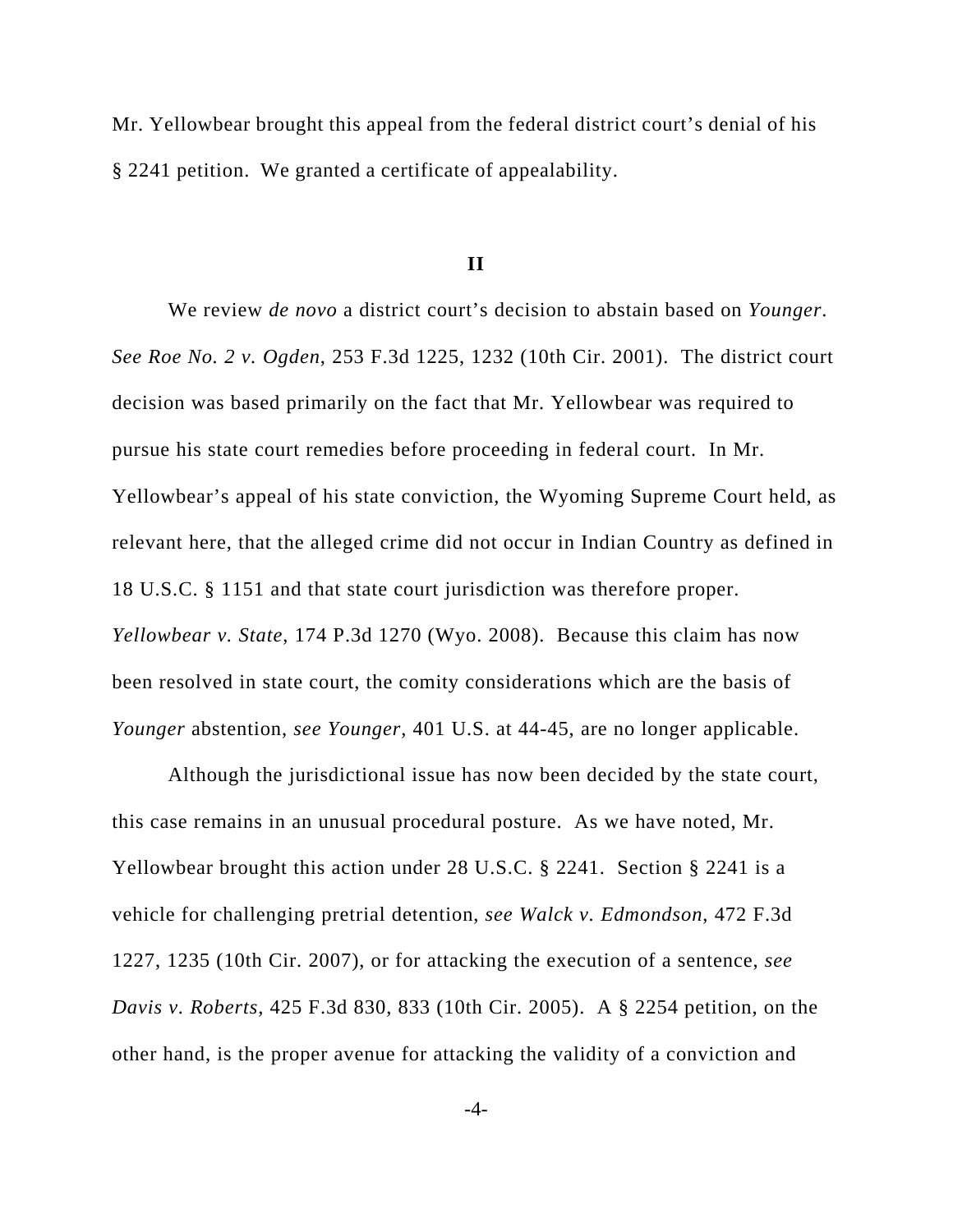sentence. *Montez v. McKinna*, 208 F.3d 862, 865 (10th Cir. 2000). In its current posture, Mr. Yellowbear's claim that the state court lacked jurisdiction over him is an attack on his conviction and sentence. His petition must therefore be brought under § 2254.

The issue of whether the state court properly exercised jurisdiction over Mr. Yellowbear is an important federal constitutional question which Mr. Yellowbear has diligently endeavored to bring before the federal court. Absence of jurisdiction in the convicting court is indeed a basis for federal habeas corpus relief cognizable under the due process clause. *See, e.g., Danforth v. Minnesota*, 128 S.Ct. 1029, 1036 (2008) (recognizing that, "[o]riginally, criminal defendants whose convictions were final were entitled to federal habeas relief only if the court that rendered the judgment under which they were in custody lacked jurisdiction to do so."); *Lonchar v. Thomas*, 517 U.S. 314, 322 (1996) (recognizing in a § 2254 action that "the writ has evolved into an instrument that now demands . . . conviction by a court of competent jurisdiction"); *Thomas v. Loney*, 134 U.S. 372, 376 (1890) ("The courts of Virginia having no jurisdiction of the matter of the charge on which the prisoner was arrested, and he being in custody, in violation of the constitution and laws of the United States, . . . he was rightly [] discharged by the circuit court on writ of *habeas corpus*."); *Lowery v. Estelle*, 696 F.2d 333, 337 (5th Cir. 1983) ("An absence of jurisdiction in the convicting court is . . . a basis for federal habeas corpus relief cognizable under

-5-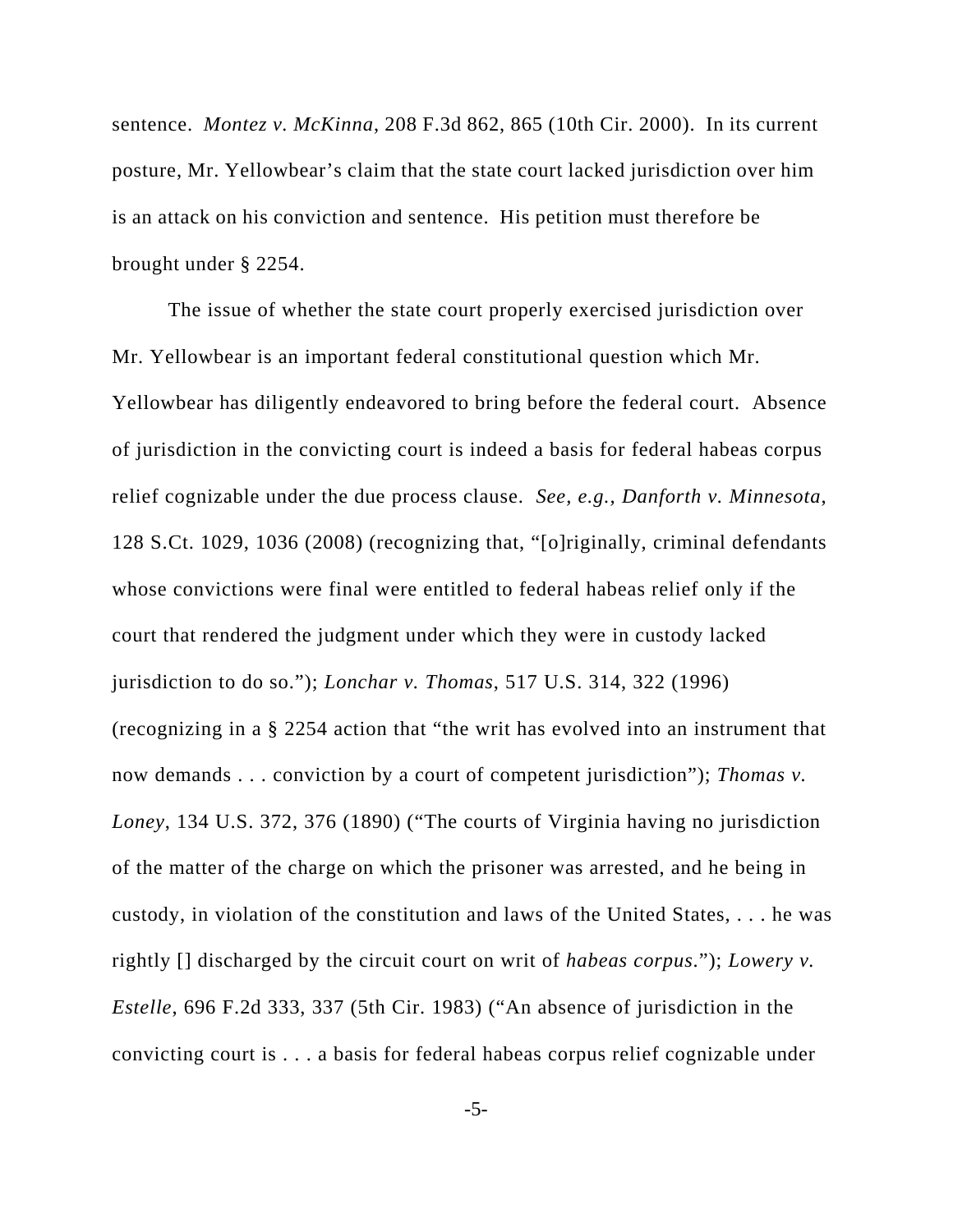the due process clause."); *United States ex rel. Herrington v. Mancusi*, 415 F.2d 205, 208-09 (2d Cir. 1969) ("It has long been settled that habeas corpus relief is available to a defendant convicted by a court without jurisdiction.") (citations omitted).

Given Mr. Yellowbear's diligence in attempting to raise this constitutional issue before the federal court, we would be inclined to recharacterize his § 2241 petition as a § 2254 petition and remand to the district court to address the issue in the first instance.<sup>1</sup> See Castro *v. United States*, 540 U.S. 375, 377 (2003) (recognizing long-standing practice of federal courts to treat request for habeas relief under proper statutory section where *pro se* prisoner has labeled the petition differently). But recharacterization involves "potential consequences with respect to any § 2254 claim [a petitioner] may file in the future. AEDPA places strict limitations on second or successive claims." *Davis*, 425 F.3d at 835. For this reason, in the context of a  $\S$  2255 petition,<sup>2</sup> the Supreme Court has said that,

the district court must notify the *pro se* litigant that it intends to recharacterize the pleading, warn the litigant that this recharacterization means that any subsequent § 2255 motion will be subject to the restrictions on "second or successive" motions, and

<sup>&</sup>lt;sup>1</sup>"An appellate court may give relief if state remedies are exhausted by the time it acts, even if those remedies were not exhausted when the habeas corpus petition was filed." *Osborn v. Shillinger*, 861 F.2d 612, 616 (10th Cir. 1988) (quotation and citation omitted).

<sup>&</sup>lt;sup>2</sup>Section 2255 is the statutory equivalent of  $\S$  2254 for federal prisoners. *Davis v. United States*, 417 U.S. 333, 344 (1974) ("§ 2255 was intended to mirror ... § 2254 in operative effect.").